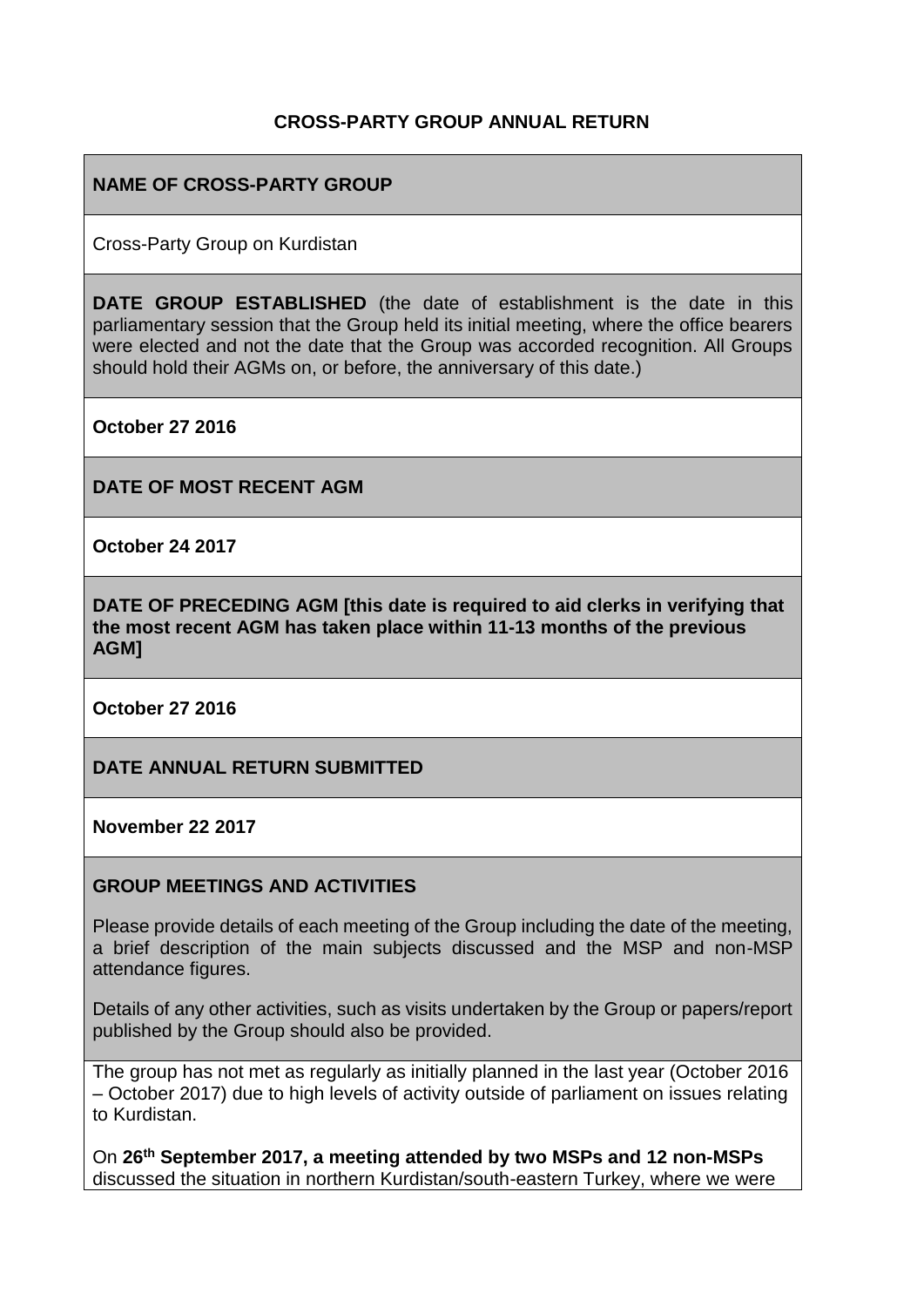joined via video-conference by a vice chair and MP of the People's Democratic Party (HDP), the most heavily persecuted opposition party in Turkey and the primary political representatives of Turkey's Kurdish minority. Discussions included how we can expand the number of Scottish and other UK politicians participating in schemes to support persecuted MPs of the HDP and other similar solidarity work.

This meeting also discussed recent Police Scotland actions against members of the Kurdish community in Scotland and the concerns which these have generated, and the activities of Scottish Solidarity with Kurdistan

The **AGM on October 24 (attended by 5 MSPs and 22 non-MSPs)** discussed the situation in Iraqi Kurdistan following the independence referendum there. For this discussion we were joined by associate foreign editor of the Herald/Sunday Herald, David Pratt (also of the Scottish Global Forum), who was present during the referendum. Unfortunately a representative of the Kurdish Regional Government was unable to join us as planned, due to the escalating situation on the KRGs effective border with the Iraqi central government's territory.

We plan on exploring the role of women in Kurdish society and the struggle for Kurdish rights and self-determination in early 2018, in association with International Womens Day.

## **MSP MEMBERS OF THE GROUP**

Please provide names and party designation of all MSP members of the Group.

Ross Greer, Scottish Green Party

Ruth Maguire, Scottish National Party

Ash Denham, Scottish National Party

Bob Doris, Scottish National Party

Clare Haughey, Scottish National Party

James Dornan, Scottish National Party

John Finnie, Scottish Green Party

Pauline McNeill, Scottish Labour Party

# **NON-MSP MEMBERS OF THE GROUP**

For organisational members please provide only the name of the organisation, it is not necessary to provide the name(s) of individuals who may represent the organisation at meetings of the Group.

| Individuals |  |  |  |
|-------------|--|--|--|
|-------------|--|--|--|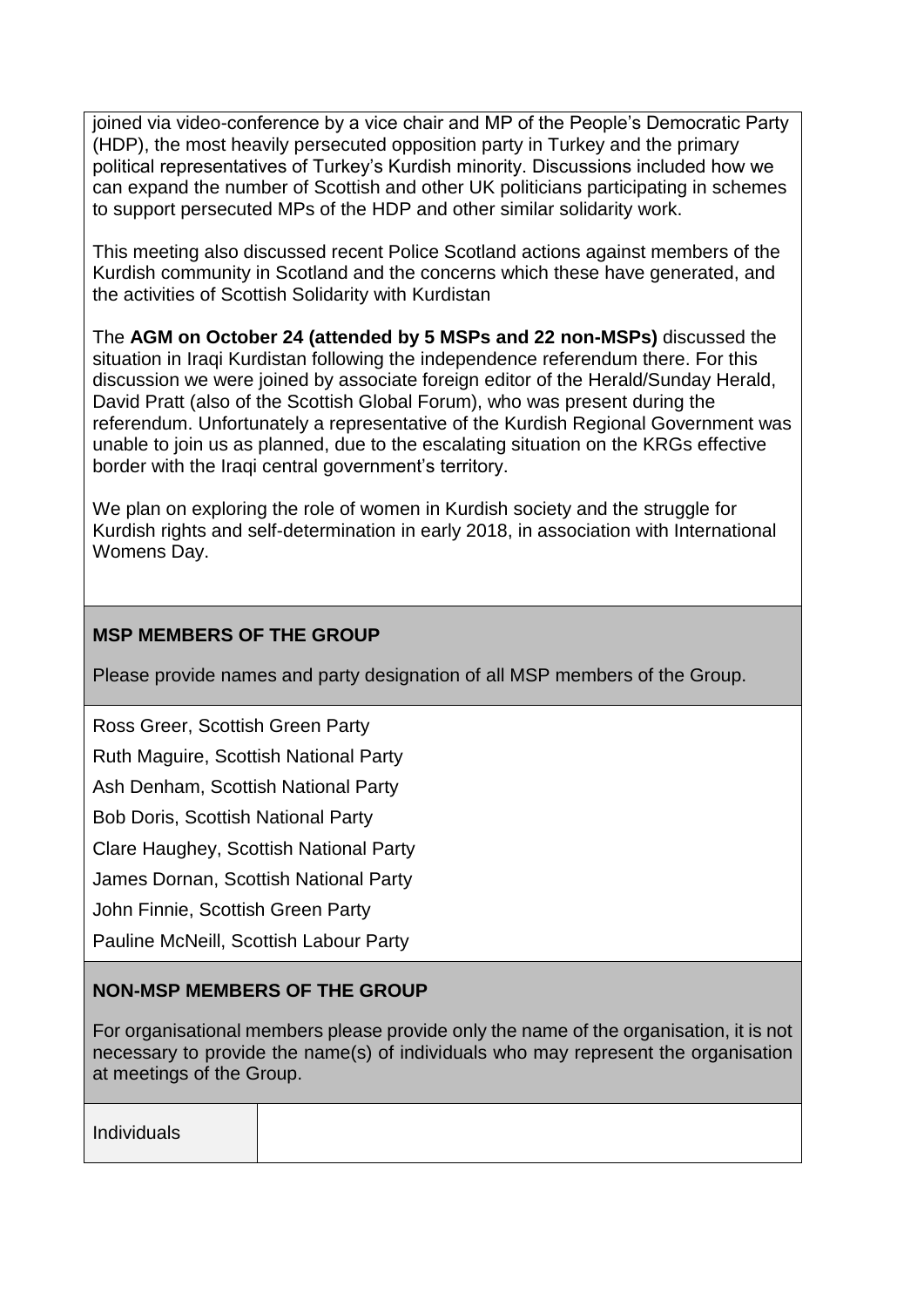| Organisations | Scottish Solidarity with Kurdistan |
|---------------|------------------------------------|
|               | Scottish Global Forum              |

## **GROUP OFFICE BEARERS**

Please provide names for all office bearers. The minimum requirement is that two of the office bearers are MSPs and one of these is Convener – beyond this it is a matter for the Group to decide upon the office bearers it wishes to have. It is permissible to have more than one individual elected to each office, for example, co-conveners or multiple deputy conveners.

| Convener(s)            | Ross Greer MSP & Ruth Maguire MSP* (from October 2017) |
|------------------------|--------------------------------------------------------|
| <b>Deputy Convener</b> | Ruth Maguire MSP (until October 2017)                  |
| Secretary              | <b>Stephen Smellie</b>                                 |
| Treasurer              |                                                        |

# **FINANCIAL BENEFITS OR OTHER BENEFITS RECEIVED BY THE GROUP**

Please provide details of any financial or material benefit(s) received from a single source in a calendar year which has a value, either singly or cumulatively, of more than £500. This includes donations, gifts, hospitality or visits and material assistance such as secretariat support.

Details of material support should include the name of the individual providing support, the value of this support over the year, an estimate of the time spent providing this support and the name of the organisation that this individual is employed by / affiliated to in providing this support.

Groups should provide details of the date on which the benefit was received, the value of the benefit and a brief description of the benefit.

If the Group is not disclosing any financial information please tick the box to confirm that the Group has considered the support received, but concluded it totalled under

the threshold for disclosure (£500). X <sup>z</sup>

# **SUBSCRIPTION CHARGED BY THE GROUP**